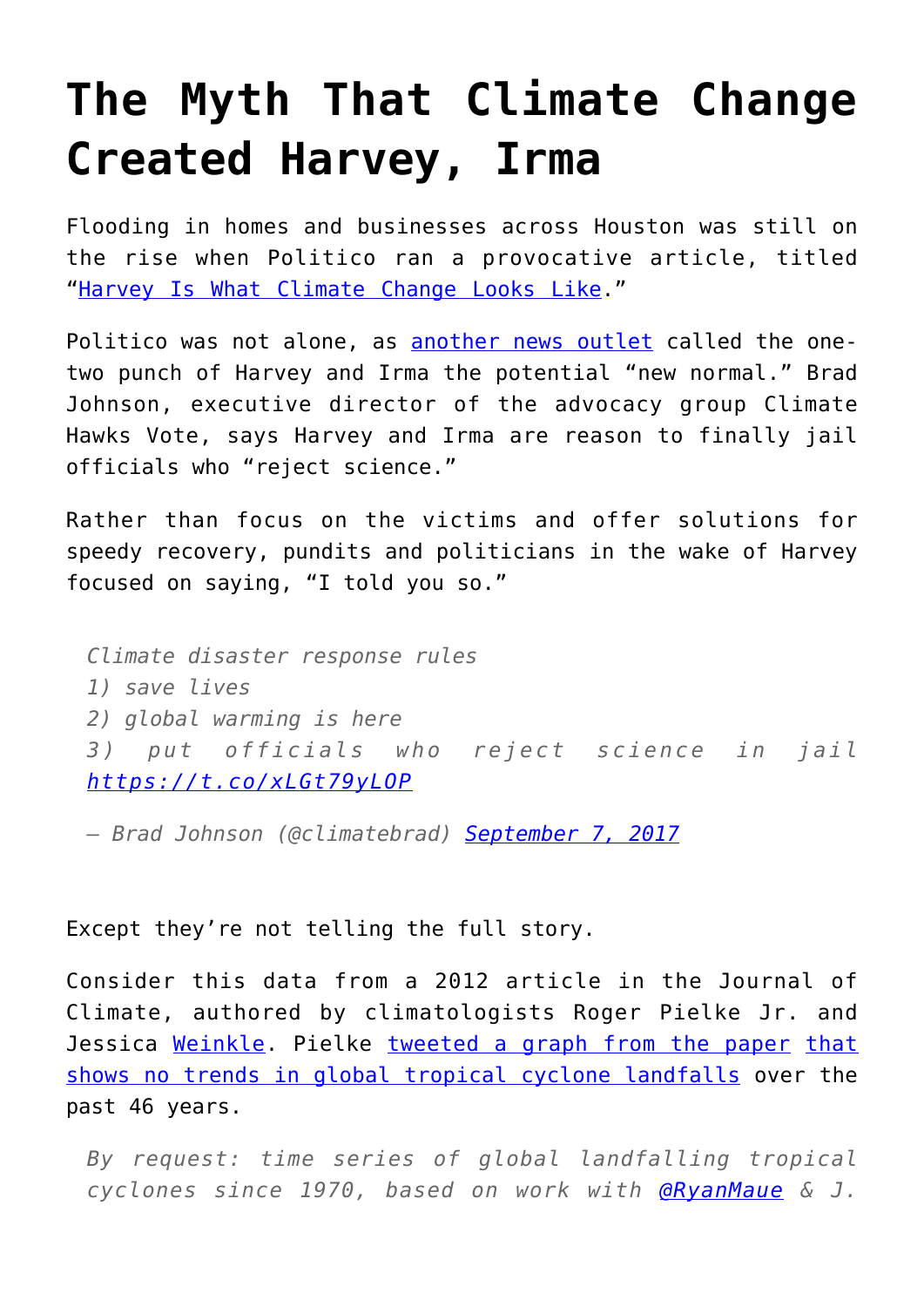*Weinkle in Journal of Climate [pic.twitter.com/tYKfCdDKvU](https://t.co/tYKfCdDKvU)*

*— Roger Pielke Jr. (@RogerPielkeJr) [September 6, 2017](https://twitter.com/RogerPielkeJr/status/905423108063977472)*

Statistician and Danish author Bjorn Lomborg also tweeted a graph showing major hurricanes making landfall in the U.S. [trending downward for well over a century.](https://twitter.com/BjornLomborg/status/905820404765179904)

*Harvey and Irma are terrible, but we need perspective: Major landfalling US hurricanes trending downwards over past 140 years [pic.twitter.com/AEqaRQAx4t](https://t.co/AEqaRQAx4t)*

*— Bjorn Lomborg (@BjornLomborg) [September 7, 2017](https://twitter.com/BjornLomborg/status/905820404765179904)*

Before anyone starts claiming that Pielke and Lomborg's charts rely on denier data, mainstream science published similar findings.

The Intergovernmental Panel on Climate Change [reported in its](http://www.climatechange2013.org/images/report/WG1AR5_Chapter02_FINAL.pdf) [most recent scientific assessment that](http://www.climatechange2013.org/images/report/WG1AR5_Chapter02_FINAL.pdf) "[n]o robust trends in annual numbers of tropical storms, hurricanes, and major hurricanes … have been identified over the past 100 years in the North Atlantic basin," and that there are "no significant observed trends in global tropical cyclone frequency."

Further, "confidence in large-scale changes in the intensity of extreme extratropical cyclones [such as 'Superstorm' Sandy] since 1900 is low."

Other media outlets tying Harvey to climate change took a more measured approach.

For instance, [Vox wrote](https://www.vox.com/energy-and-environment/2017/8/28/16213268/harvey-climate-change) that man-made global warming did not actually cause Harvey, but simply exacerbated the natural disaster by creating heavier rainfalls.

But this claim is discredited by University of Washington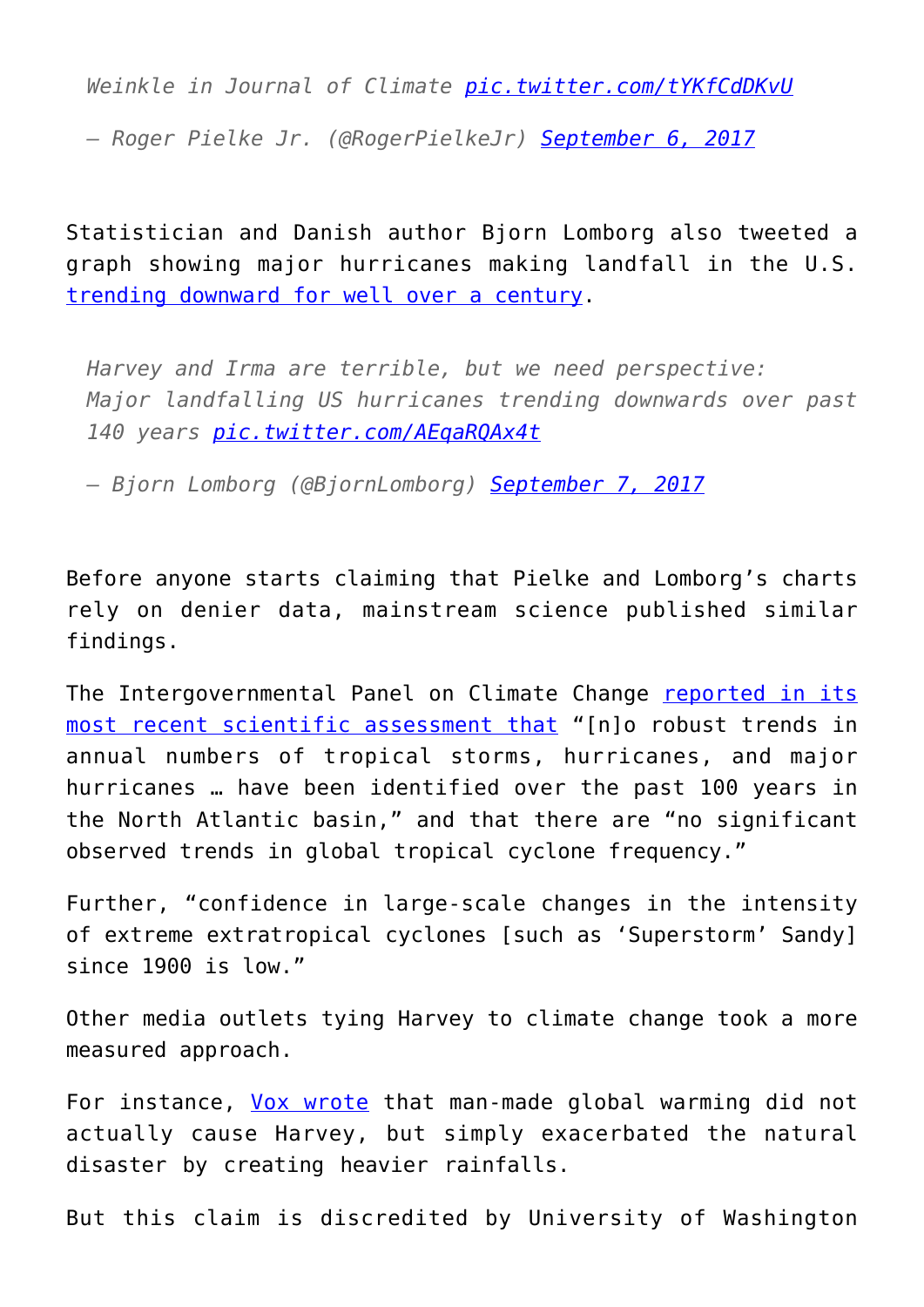climatologist Cliff Mass, who after examining precipitation levels in the Gulf [found that](http://cliffmass.blogspot.com/2017/08/global-warming-and-hurricane-harvey.html?utm_source=dlvr.it&utm_medium=twitter) "[t]here is no evidence that global warming is influencing Texas coastal precipitation in the long term and little evidence that warmer than normal temperatures had any real impact on the precipitation intensity from this storm."

Mass went on to explicitly refute those who attribute Hurricane Harvey to climate change:

*The bottom line in this analysis is that both observations of the past decades and models looking forward to the future do not suggest that one can explain the heavy rains of Harvey by global warming, and folks that are suggesting it are poorly informing the public and decision makers.*

Politicians seeking to exploit Harvey and Irma as reasons to act on climate change would only make a bad situation worse. Climate policies and regulations designed to prevent natural disasters and slow the earth's warming [simply will not do so](http://www.heritage.org/environment/report/consequences-paris-protocol-devastating-economic-costs-essentially-zero).

Such policies aim to limit access to affordable, reliable conventional energy sources that power 80 percent of the country. Restricting their use through regulations or taxes will drive energy prices through the roof and make unemployment lines longer.

Further, these policies will destroy economic wealth, meaning fewer resources would be available to strengthen infrastructure to contain the future effects of natural disasters and to afterward.

Instead of blaming man-made greenhouse gas emissions, climate catastrophists should see natural disasters for what they really are: natural.

If policymakers want to take a page out of Chicago Mayor Rahm Emanuel's "never let a crisis go to waste" playbook, they